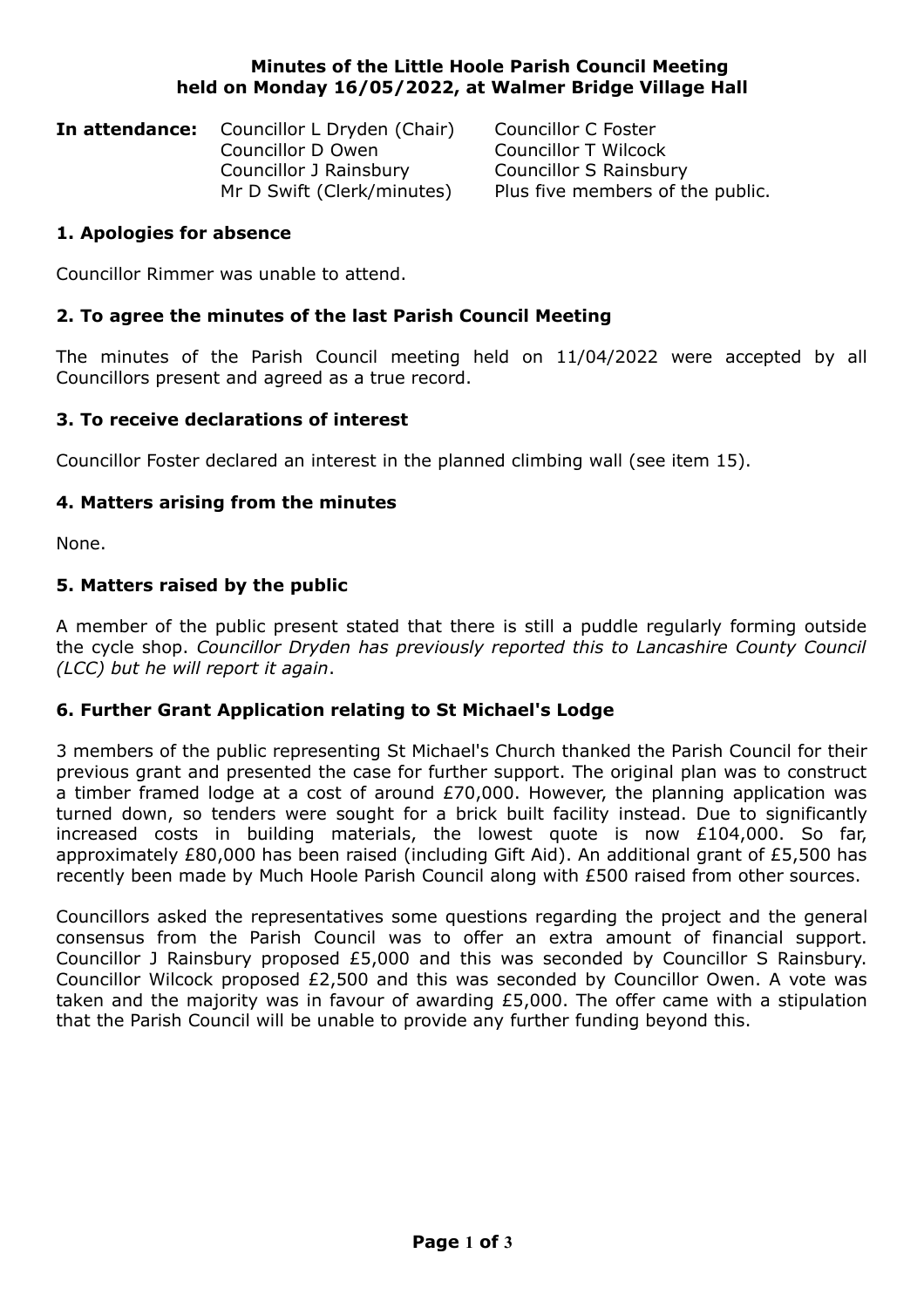# **7. Financial Statement**

The Clerk presented a detailed Financial Statement. The balances, as at 30/04/2022, are:

- *Current Account: £44,314.84*
- *Deposit Account: £18,616.29*

South Ribble Borough Council (SRBC) remitted the Parish Precept of £22,500 in April 2022. Councillor Owen asked why the Council Tax had increased by 1% even though the Precept remained the same as last year. Councillor Dryden explained that it was due to the change in the number of Band D properties within the local area and not as a result of a raise in the parish precept.

# **8. Payments**

| <b>Payment Description</b>                                        | Amount  |
|-------------------------------------------------------------------|---------|
| Clerk's invoice for hours worked in April 2022                    | £208.00 |
| Walmer Bridge Village Hall booking fee for February to April 2022 | £33.00  |

Approval for these payments was proposed by Councillor J Rainsbury, seconded by Councillor Foster and unanimously agreed.

# **9. Lengthsman Contract: update**

The new lengthsman has now been appointed. Councillor Dryden has been discussing the requirements with him. The contract is for 3 years but subject to annual review.

#### **10. Defibrillator: update**

Carole Bimson, who looks after the defibrillators in the village, attended the meeting and thanked the Parish Council for their support and invite. Unfortunately, the defibrillator near the Spar, whose batteries/pads expire in July 2022, has been discontinued. This means that replacement items cannot be ordered.

Councillor Owen thanked Ms Bimson for her work in the community and stated that funding a replacement device would be a good use of the Parish Precept. He proposed that the Parish Council fund a replacement defibrillator and this was seconded by Councillor J Rainsbury. *Ms Bimson will gather quotes for a new device and pass these on to the Clerk for dissemination, leading to formal approval for the purchase at the June 2022 meeting*.

# **11. Parish Precept: update**

The Clerk reported that the Parish Precept of £22,500 for 2022/23 has now been remitted.

# **12. Annual External Audit: update**

The Clerk reported that he had completed the Annual Governance and Accountability Return (AGAR) for 2021/22. This was checked and signed by Councillor Dryden after the meeting. *The Clerk will submit this to the external and internal auditors and later publish it on the Parish Council website.*

# **13. Annual Internal Audit: update**

The Clerk has compiled all the required information into a single lever arch file and *will submit this to the internal auditor for review*.